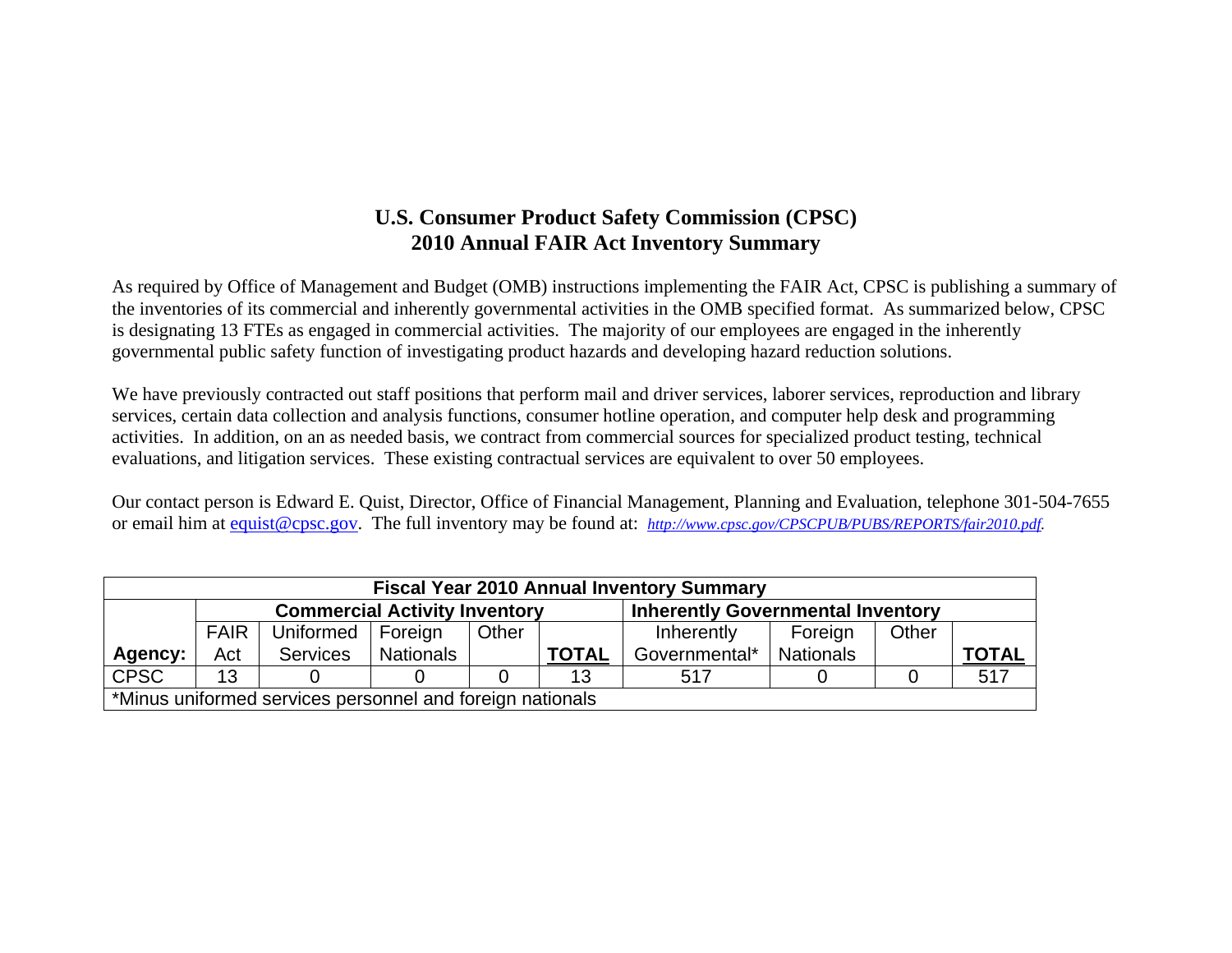## **Competitive Source Tracking System and Workforce Inventory Tracking System**

| <b>Exported Date:</b>            | 12/16/2010 11:45               |                                           |                            |  |  |  |  |  |  |  |
|----------------------------------|--------------------------------|-------------------------------------------|----------------------------|--|--|--|--|--|--|--|
| <b>Last Updated:</b>             | 2010-11-18 12:27:14 by A000299 |                                           |                            |  |  |  |  |  |  |  |
| Agency:                          |                                | <b>Consumer Product Safety Commission</b> |                            |  |  |  |  |  |  |  |
| <b>Certified Date:</b>           | 11/18/2010                     |                                           |                            |  |  |  |  |  |  |  |
| <b>Fiscal Year:</b>              | 2010                           |                                           |                            |  |  |  |  |  |  |  |
| <b>Approved Date:</b>            | N/A                            |                                           |                            |  |  |  |  |  |  |  |
|                                  | <b>Name</b>                    | <b>Phone</b>                              | E-mail                     |  |  |  |  |  |  |  |
| <b>Chief Contact:</b>            | Mr. Edward                     |                                           | 3015047655 equist@cpsc.gov |  |  |  |  |  |  |  |
| <b>Federal Register Contact:</b> | Mr. Edward                     |                                           | 3015047655 equist@cpsc.gov |  |  |  |  |  |  |  |
| <b>Technical Contact:</b>        |                                |                                           |                            |  |  |  |  |  |  |  |
|                                  |                                |                                           |                            |  |  |  |  |  |  |  |

| Seq | <b>Org Unit</b>                             |                    |              | <b>Location</b> |                | <b>Status</b>                                           |              |         | <b>Additional Information</b> |         |  |
|-----|---------------------------------------------|--------------------|--------------|-----------------|----------------|---------------------------------------------------------|--------------|---------|-------------------------------|---------|--|
| No. |                                             |                    |              |                 |                | <b>Total Activity</b>                                   | $\mathbf{y}$ |         | <b>Status/ First Year</b>     | contact |  |
|     | Agy_Bur                                     | <b>Abbrevation</b> | <b>State</b> | <b>City</b>     | <b>Country</b> | FTEs Fct Code Suffix Reason Inventory name phone e-mail |              |         |                               |         |  |
|     | $2 0 -$ Consumer Product Safety             | <b>COMM</b>        | Maryland     | <b>BETHESDA</b> | United         | 5 D100                                                  |              |         | 1999                          |         |  |
|     | 30 - Consumer Product Safety                | <b>OCR</b>         | Maryland     | <b>BETHESDA</b> | United         | 3Y610                                                   |              |         | 1999                          |         |  |
|     | $4 0$ - Consumer Product Safety             | OCR                | Maryland     | <b>BETHESDA</b> | United         | 23 Y405                                                 |              |         | 1999                          |         |  |
|     | $5 0$ - Consumer Product Safety             | <b>OGC</b>         | Maryland     | <b>BETHESDA</b> | United         | <b>Y000</b>                                             |              |         | 1999                          |         |  |
|     | $6 0$ - Consumer Product Safety             | OGC                | Maryland     | <b>BETHESDA</b> | United         | 13 Y401                                                 |              |         | 1999                          |         |  |
|     | 70 - Consumer Product Safety                | <b>OIG</b>         | Maryland     | <b>BETHESDA</b> | United         | 6 I110                                                  |              |         | 1999                          |         |  |
|     | 80 - Consumer Product Safety                | <b>OIG</b>         | Maryland     | <b>BETHESDA</b> | United         | 1 1000                                                  |              |         | 1999                          |         |  |
|     | $9 0$ - Consumer Product Safety             | <b>EEO</b>         | Maryland     | <b>BETHESDA</b> | United         | 2 B501                                                  |              |         | 1999                          |         |  |
|     | 100 - Consumer Product Safety               | <b>OEX</b>         | Maryland     | <b>BETHESDA</b> | United         | 4 D100                                                  |              |         | 1999                          |         |  |
|     | 11 <sup>0</sup> - Consumer Product Safety   | <b>OEX</b>         | Maryland     | <b>BETHESDA</b> | United         | 1 D000                                                  |              |         | 1999                          |         |  |
|     | 120 - Consumer Product Safety               | <b>EXIP</b>        | Maryland     | <b>BETHESDA</b> | United         | 6 D100                                                  |              |         | 1999                          |         |  |
|     | 130 - Consumer Product Safety               | <b>OPIA</b>        | Maryland     | <b>BETHESDA</b> | United         | 2 Y501                                                  |              |         | 1999                          |         |  |
|     | $14 0$ - Consumer Product Safety            | <b>OPIA</b>        | Maryland     | <b>BETHESDA</b> | United         | 7Y515                                                   |              |         | 1999                          |         |  |
|     | 15 <sup>0</sup> - Consumer Product Safety   | <b>OPIA</b>        | Maryland     | <b>BETHESDA</b> | United         | W999                                                    |              |         | 1999                          |         |  |
|     | 160 - Consumer Product Safety               | <b>OPIA</b>        | Maryland     | <b>BETHESDA</b> | United         | 1 Y000                                                  |              |         | 1999                          |         |  |
|     | 17 <sup>0</sup> - Consumer Product Safety   | <b>EXIT</b>        | Maryland     | <b>BETHESDA</b> | United         | 12 W100                                                 |              |         | 1999                          |         |  |
|     | 180 - Consumer Product Safety               | <b>EXIT</b>        | Maryland     | <b>BETHESDA</b> | United         | 1 W410                                                  |              |         | 1999                          |         |  |
|     | 190 - Consumer Product Safety               | <b>EXIT</b>        | Maryland     | <b>BETHESDA</b> | United         | 12 W310                                                 |              |         | 1999                          |         |  |
|     | 20 <sup>o</sup> - Consumer Product Safety   | <b>EXIT</b>        | Maryland     | <b>BETHESDA</b> | United         | 6 W826                                                  |              |         | 1999                          |         |  |
|     | 21 0 - Consumer Product Safety              | <b>EXIT</b>        | Maryland     | <b>BETHESDA</b> | United         | <b>W000</b>                                             |              |         | 1999                          |         |  |
|     | 22 <sup>[0</sup> - Consumer Product Safety  | <b>EXIT</b>        | Maryland     | <b>BETHESDA</b> | United         | 6 S200                                                  |              |         | 1999                          |         |  |
|     | 230 - Consumer Product Safety               | <b>EXIT</b>        | Maryland     | <b>BETHESDA</b> | United         | S742                                                    |              |         | 1999                          |         |  |
|     | 24 <sup> </sup> 0 - Consumer Product Safety | <b>EXIT</b>        | Maryland     | <b>BETHESDA</b> | United         | 5 Y815                                                  |              |         | 1999                          |         |  |
|     | 25 <sup>o</sup> - Consumer Product Safety   | <b>EXIT</b>        | Maryland     | <b>BETHESDA</b> | United         | 2Y830                                                   |              |         | 1999                          |         |  |
|     | 26 <sup>o</sup> - Consumer Product Safety   | <b>EXIT</b>        | Maryland     | <b>BETHESDA</b> | United         | 2Y000                                                   |              | $C - E$ | 1999                          |         |  |
|     | 27 <sup>o</sup> - Consumer Product Safety   | <b>EXIT</b>        | Maryland     | <b>BETHESDA</b> | United         | 4Y403                                                   |              | $C - E$ | 1999                          |         |  |
|     | 280 - Consumer Product Safety               | <b>EXIT</b>        | Maryland     | <b>BETHESDA</b> | United         | 5Y830                                                   |              | $C - E$ | 1999                          |         |  |
|     | 29 <sup>[0]</sup> - Consumer Product Safety | <b>EXIT</b>        | Maryland     | <b>BETHESDA</b> | United         | 1Y840                                                   |              |         | 1999                          |         |  |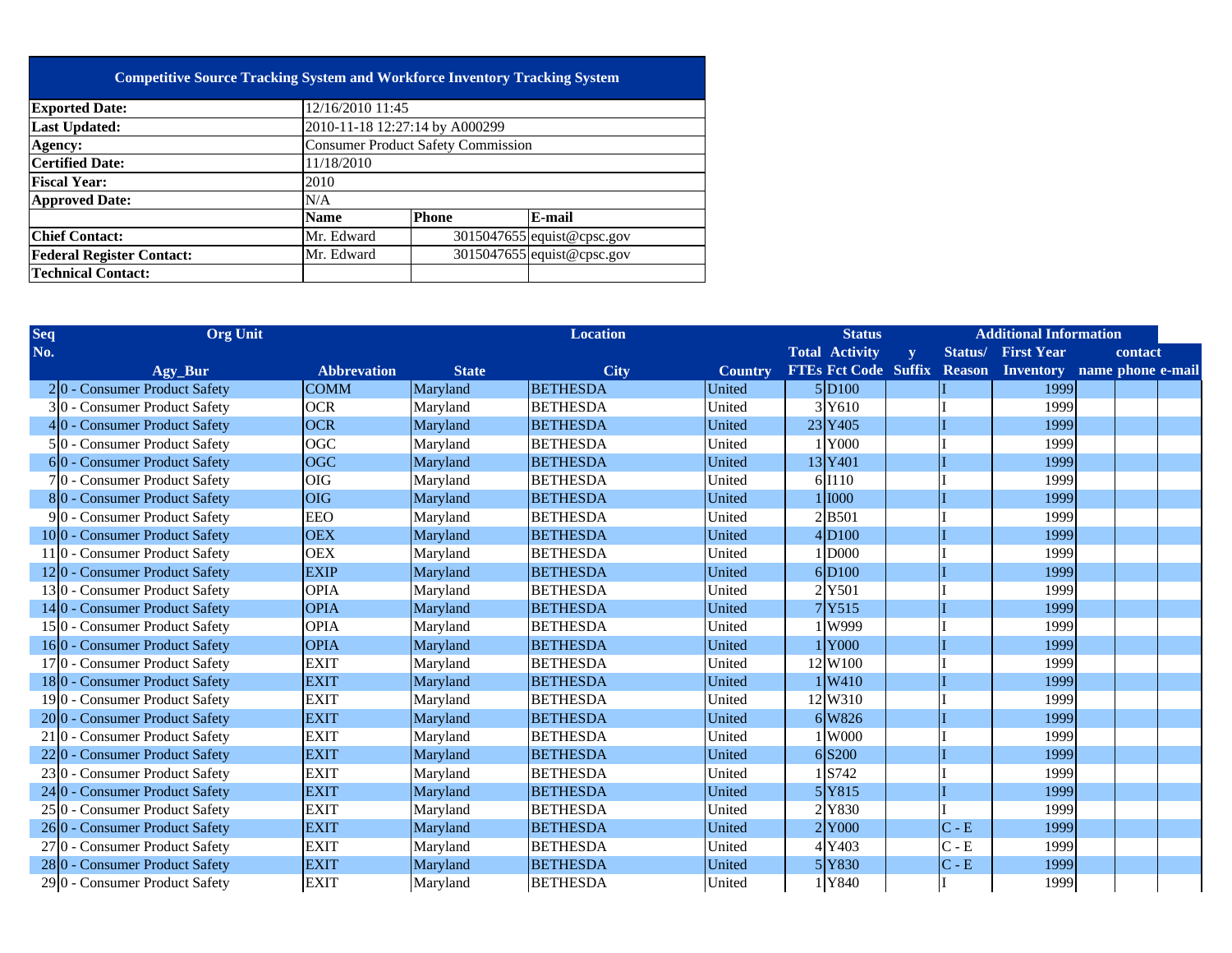| <b>Seq</b> | <b>Org Unit</b>                           |                    |              | <b>Location</b>        |                | <b>Status</b>                                           |              |         | <b>Additional Information</b> |         |  |
|------------|-------------------------------------------|--------------------|--------------|------------------------|----------------|---------------------------------------------------------|--------------|---------|-------------------------------|---------|--|
| No.        |                                           |                    |              |                        |                | <b>Total Activity</b>                                   | $\mathbf{y}$ |         | <b>Status/ First Year</b>     | contact |  |
|            | Agy_Bur                                   | <b>Abbrevation</b> | <b>State</b> | <b>City</b>            | <b>Country</b> | FTEs Fct Code Suffix Reason Inventory name phone e-mail |              |         |                               |         |  |
|            | 300 - Consumer Product Safety             | <b>EXRM</b>        | Maryland     | <b>BETHESDA</b>        | United         | 3 B701                                                  |              |         | 1999                          |         |  |
|            | 31 0 - Consumer Product Safety            | <b>EXRM</b>        | Maryland     | <b>BETHESDA</b>        | United         | $7$ B <sub>700</sub>                                    |              |         | 1999                          |         |  |
|            | 320 - Consumer Product Safety             | <b>EXFM</b>        | Maryland     | <b>BETHESDA</b>        | United         | $2$ C314                                                |              |         | 1999                          |         |  |
|            | 330 - Consumer Product Safety             | <b>EXFM</b>        | Maryland     | <b>BETHESDA</b>        | United         | 6Y511                                                   |              |         | 1999                          |         |  |
|            | 34 0 - Consumer Product Safety            | <b>EXFM</b>        | Maryland     | <b>BETHESDA</b>        | United         | 3 D704                                                  |              |         | 1999                          |         |  |
|            | 35 <sup>0</sup> - Consumer Product Safety | <b>EXFM</b>        | Maryland     | <b>BETHESDA</b>        | United         | 2 C700                                                  |              | $C - E$ | 1999                          |         |  |
|            | 360 - Consumer Product Safety             | <b>EXFM</b>        | Maryland     | <b>BETHESDA</b>        | United         | C307                                                    |              |         | 1999                          |         |  |
|            | 37 <sup>0</sup> - Consumer Product Safety | <b>EXFM</b>        | Maryland     | <b>BETHESDA</b>        | United         | 2 C <sub>403</sub>                                      |              |         | 1999                          |         |  |
|            | 380 - Consumer Product Safety             | <b>EXFM</b>        | Maryland     | <b>BETHESDA</b>        | United         | 6F200                                                   |              |         | 1999                          |         |  |
|            | 39 0 - Consumer Product Safety            | <b>EXFM</b>        | Maryland     | <b>BETHESDA</b>        | United         | F300                                                    |              |         | 1999                          |         |  |
|            | 40 <sup>o</sup> - Consumer Product Safety | <b>EXFM</b>        | Maryland     | <b>BETHESDA</b>        | United         | $2$ F310                                                |              |         | 1999                          |         |  |
|            | 41 0 - Consumer Product Safety            | <b>EXC</b>         | Maryland     | <b>BETHESDA</b>        | United         | $4$ D $410$                                             |              |         | 1999                          |         |  |
|            | 420 - Consumer Product Safety             | <b>EXC</b>         | Maryland     | <b>BETHESDA</b>        | United         | D <sub>200</sub>                                        |              |         | 1999                          |         |  |
|            | 430 - Consumer Product Safety             | <b>EXC</b>         | Maryland     | <b>BETHESDA</b>        | United         | 41 D411                                                 |              |         | 1999                          |         |  |
|            | 44 <sup>0</sup> - Consumer Product Safety | <b>EXC</b>         | Maryland     | <b>BETHESDA</b>        | United         | <b>D000</b>                                             |              |         | 1999                          |         |  |
|            | $45 0$ - Consumer Product Safety          | <b>EXC</b>         | Maryland     | <b>BETHESDA</b>        | United         | 2D100                                                   |              |         | 1999                          |         |  |
|            | 46 <sup>0</sup> - Consumer Product Safety | <b>CIS</b>         | Maryland     | <b>BETHESDA</b>        | United         | 2 1999                                                  |              |         | 1999                          |         |  |
|            | $47 0$ - Consumer Product Safety          | <b>CIS</b>         | Washington   | <b>BONNEY LAKE</b>     | United         | <b>I999</b>                                             |              |         | 1999                          |         |  |
|            | 48 0 - Consumer Product Safety            | <b>CIS</b>         | California   | <b>GARDEN GROVE</b>    | United         | <b>I</b> 999                                            |              |         | 1999                          |         |  |
|            | $49 0$ - Consumer Product Safety          | <b>CIS</b>         | Missouri     | <b>CHESTERFIELD</b>    | United         | <b>I999</b>                                             |              |         | 1999                          |         |  |
|            | 500 - Consumer Product Safety             | <b>CIS</b>         | Virginia     | <b>CHESAPEAKE</b>      | United         | 1999                                                    |              |         | 1999                          |         |  |
|            | 51 0 - Consumer Product Safety            | <b>CIS</b>         | New Jersey   | <b>NORTH BERGEN</b>    | United         | <b>I999</b>                                             |              |         | 1999                          |         |  |
|            | 520 - Consumer Product Safety             | <b>CIS</b>         | New York     | <b>HAMBURG</b>         | United         | <b>I999</b>                                             |              |         | 1999                          |         |  |
|            | 530 - Consumer Product Safety             | <b>CIS</b>         | Maryland     | <b>BETHESDA</b>        | United         | <b>I999</b>                                             |              |         | 1999                          |         |  |
|            | 54 0 - Consumer Product Safety            | <b>CIS</b>         | Colorado     | <b>DENVER</b>          | United         | 1 1999                                                  |              |         | 1999                          |         |  |
|            | 550 - Consumer Product Safety             | <b>CIS</b>         | Maryland     | <b>BETHESDA</b>        | United         | <b>I999</b>                                             |              |         | 1999                          |         |  |
|            | 560 - Consumer Product Safety             | <b>CIS</b>         | California   | <b>MANHATTAN BEACH</b> | United         | 1 I999                                                  |              |         | 1999                          |         |  |
|            | 57 <sup>0</sup> - Consumer Product Safety | <b>CIS</b>         | Texas        | <b>SPRING</b>          | United         | <b>I999</b>                                             |              |         | 1999                          |         |  |
|            | 580 - Consumer Product Safety             | <b>CIS</b>         | New York     | <b>VALLEY STREAM</b>   | United         | 1 I999                                                  |              |         | 1999                          |         |  |
|            | 590 - Consumer Product Safety             | <b>CIS</b>         | California   | <b>TORRANCE</b>        | United         | <b>I999</b>                                             |              |         | 1999                          |         |  |
|            | $60 0$ - Consumer Product Safety          | <b>CIS</b>         | Florida      | <b>MIAMI BEACH</b>     | United         | 1 I999                                                  |              |         | 1999                          |         |  |
|            | 61 0 - Consumer Product Safety            | <b>CIS</b>         | Georgia      | <b>SAVANNAH</b>        | United         | <b>I999</b>                                             |              |         | 1999                          |         |  |
|            | 620 - Consumer Product Safety             | <b>CIS</b>         | Washington   | <b>SEATTLE</b>         | United         | 1 I999                                                  |              |         | 1999                          |         |  |
|            | $63 0$ - Consumer Product Safety          | <b>CIS</b>         | District of  | <b>WASHINGTON</b>      | United         | <b>I999</b>                                             |              |         | 1999                          |         |  |
|            | 64 0 - Consumer Product Safety            | <b>EXHR</b>        | Maryland     | <b>BETHESDA</b>        | United         | 17 T834                                                 |              |         | 1999                          |         |  |
|            | 650 - Consumer Product Safety             | <b>EXHR</b>        | Maryland     | <b>BETHESDA</b>        | United         | 4 D000                                                  |              |         | 1999                          |         |  |
|            | 660 - Consumer Product Safety             | <b>EXHR</b>        | Maryland     | <b>BETHESDA</b>        | United         | 73 D <sub>100</sub>                                     |              |         | 1999                          |         |  |
|            | 67 0 - Consumer Product Safety            | <b>EXHR</b>        | Maryland     | <b>GAITHERSBURG</b>    | United         | 3R110                                                   |              |         | 1999                          |         |  |
|            | 680 - Consumer Product Safety             | <b>EXHR</b>        | Maryland     | <b>GAITHERSBURG</b>    | United         | 2 R000                                                  |              |         | 1999                          |         |  |
|            | 690 - Consumer Product Safety             | <b>EXHR</b>        | Maryland     | <b>GAITHERSBURG</b>    | United         | 34 R600                                                 |              |         | 1999                          |         |  |
|            | 700 - Consumer Product Safety             | <b>EXHR</b>        | Maryland     | <b>BETHESDA</b>        | United         | 17 D300                                                 |              |         | 1999                          |         |  |
|            | 71 0 - Consumer Product Safety            | <b>EXHR</b>        | Maryland     | <b>BETHESDA</b>        | United         | 6 T836                                                  |              |         | 1999                          |         |  |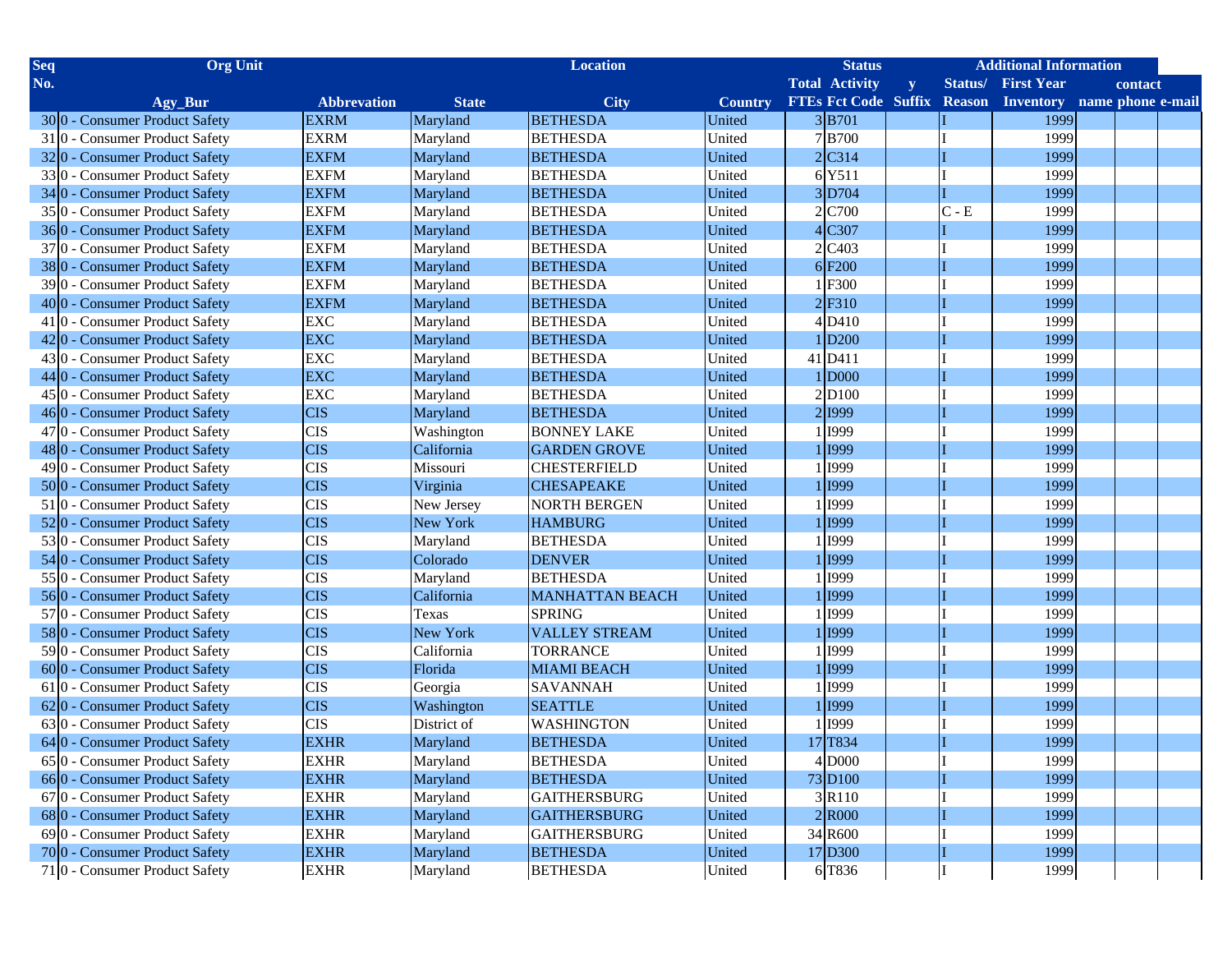| <b>Seq</b> | <b>Org Unit</b>                           |                    |                       | <b>Location</b>     |                | <b>Status</b>                                           |              | <b>Additional Information</b> |         |  |
|------------|-------------------------------------------|--------------------|-----------------------|---------------------|----------------|---------------------------------------------------------|--------------|-------------------------------|---------|--|
| No.        |                                           |                    |                       |                     |                | <b>Total Activity</b>                                   | $\mathbf{y}$ | <b>Status/ First Year</b>     | contact |  |
|            | Agy_Bur                                   | <b>Abbrevation</b> | <b>State</b>          | <b>City</b>         | <b>Country</b> | FTEs Fct Code Suffix Reason Inventory name phone e-mail |              |                               |         |  |
|            | 720 - Consumer Product Safety             | <b>EXHR</b>        | Maryland              | <b>BETHESDA</b>     | United         | 8 T837                                                  |              | 1999                          |         |  |
|            | 730 - Consumer Product Safety             | <b>CFI</b>         | Maryland              | <b>BETHESDA</b>     | United         | 1 I999                                                  |              | 1999                          |         |  |
|            | 740 - Consumer Product Safety             | <b>CFI</b>         | Illinois              | <b>WHEATON</b>      | United         | 1 1999                                                  |              | 1999                          |         |  |
|            | 75 <sup>0</sup> - Consumer Product Safety | <b>CFI</b>         | New York              | <b>NEW YORK</b>     | United         | 4 1999                                                  |              | 1999                          |         |  |
|            | 760 - Consumer Product Safety             | <b>CFI</b>         | Maryland              | <b>BETHESDA</b>     | United         | 1 1000                                                  |              | 1999                          |         |  |
|            | 77 <sup>0</sup> - Consumer Product Safety | <b>CFI</b>         | Michigan              | <b>ALLEN PARK</b>   | United         | 1 1999                                                  |              | 1999                          |         |  |
|            | 780 - Consumer Product Safety             | <b>CFI</b>         | <b>Illinois</b>       | <b>CHICAGO</b>      | United         | 8 1999                                                  |              | 1999                          |         |  |
|            | 79 0 - Consumer Product Safety            | <b>CFI</b>         | Oregon                | <b>SALEM</b>        | United         | 1 I999                                                  |              | 1999                          |         |  |
|            | 800 - Consumer Product Safety             | <b>CFIE</b>        | Indiana               | <b>HOBART</b>       | United         | 1 1000                                                  |              | 1999                          |         |  |
|            | 81 0 - Consumer Product Safety            | <b>CFIE</b>        | Indiana               | <b>AVON</b>         | United         | 1 I999                                                  |              | 1999                          |         |  |
|            | 820 - Consumer Product Safety             | <b>CFIE</b>        | New York              | <b>PLAINVIEW</b>    | United         | 1 1999                                                  |              | 1999                          |         |  |
|            | 830 - Consumer Product Safety             | <b>CFIE</b>        | Wisconsin             | <b>WAUKESHA</b>     | United         | 1 I999                                                  |              | 1999                          |         |  |
|            | 84 0 - Consumer Product Safety            | <b>CFIE</b>        | <b>North Carolina</b> | <b>DURHAM</b>       | United         | 1 1999                                                  |              | 1999                          |         |  |
|            | 850 - Consumer Product Safety             | <b>CFIE</b>        | Florida               | <b>LITHIA</b>       | United         | 1 I999                                                  |              | 1999                          |         |  |
|            | 860 - Consumer Product Safety             | <b>CFIE</b>        | Illinois              | <b>BENSENVILLE</b>  | United         | 1 1999                                                  |              | 1999                          |         |  |
|            | 87 0 - Consumer Product Safety            | <b>CFIE</b>        | Florida               | <b>ORLANDO</b>      | United         | 1999                                                    |              | 1999                          |         |  |
|            | 880 - Consumer Product Safety             | <b>CFIE</b>        | Florida               | <b>MIAMI BEACH</b>  | United         | $1 $ I999                                               |              | 1999                          |         |  |
|            | 890 - Consumer Product Safety             | <b>CFIE</b>        | Florida               | <b>LAKE WORTH</b>   | United         | <b>I999</b>                                             |              | 1999                          |         |  |
|            | 900 - Consumer Product Safety             | <b>CFIE</b>        | Delaware              | <b>WILMINGTON</b>   | United         | 1 I999                                                  |              | 1999                          |         |  |
|            | 91 0 - Consumer Product Safety            | <b>CFIE</b>        | Pennsylvania          | PHILADELPHIA        | United         | 2 1999                                                  |              | 1999                          |         |  |
|            | 920 - Consumer Product Safety             | <b>CFIE</b>        | Maryland              | <b>WESTMINSTER</b>  | United         | 1 I999                                                  |              | 1999                          |         |  |
|            | 930 - Consumer Product Safety             | <b>CFIE</b>        | Illinois              | <b>GLEN CARBON</b>  | United         | <b>I999</b>                                             |              | 1999                          |         |  |
|            | 940 - Consumer Product Safety             | <b>CFIE</b>        | Virginia              | <b>HERNDON</b>      | United         | 1 I999                                                  |              | 1999                          |         |  |
|            | 950 - Consumer Product Safety             | <b>CFIE</b>        | Pennsylvania          | PITTSBURGH          | United         | <b>I999</b>                                             |              | 1999                          |         |  |
|            | 960 - Consumer Product Safety             | <b>CFIE</b>        | New Jersey            | <b>ORADELL</b>      | United         | 1 I999                                                  |              | 1999                          |         |  |
|            | 97 0 - Consumer Product Safety            | <b>CFIE</b>        | Virginia              | <b>RICHMOND</b>     | United         | 1 I999                                                  |              | 1999                          |         |  |
|            | 980 - Consumer Product Safety             | <b>CFIE</b>        | Pennsylvania          | <b>LANGHORNE</b>    | United         | 1 1999                                                  |              | 1999                          |         |  |
|            | 99 0 - Consumer Product Safety            | <b>CFIE</b>        | Massachusetts         | <b>MANSFIELD</b>    | United         | 1 I999                                                  |              | 1999                          |         |  |
|            | 1000 - Consumer Product Safety            | <b>CFIE</b>        | Connecticut           | <b>HARTFORD</b>     | United         | 1 I999                                                  |              | 1999                          |         |  |
|            | 1010 - Consumer Product Safety            | <b>CFIE</b>        | New York              | <b>SMITHTOWN</b>    | United         | 1 I999                                                  |              | 1999                          |         |  |
|            | 1020 - Consumer Product Safety            | <b>CFIE</b>        | New York              | <b>IRVINGTON</b>    | United         | 1 1999                                                  |              | 1999                          |         |  |
|            | 1030 - Consumer Product Safety            | <b>CFIE</b>        | Massachusetts         | <b>SHREWSBURY</b>   | United         | 1 I999                                                  |              | 1999                          |         |  |
|            | 1040 - Consumer Product Safety            | <b>CFIE</b>        | New York              | <b>ROCHESTER</b>    | United         | 1 I999                                                  |              | 1999                          |         |  |
|            | 1050 - Consumer Product Safety            | <b>CFIE</b>        | Georgia               | <b>ATLANTA</b>      | United         | <b>I000</b>                                             |              | 1999                          |         |  |
|            | 1060 - Consumer Product Safety            | <b>CFIE</b>        | South Carolina        | <b>SUMMERVILLE</b>  | United         | 1 I999                                                  |              | 1999                          |         |  |
|            | 1070 - Consumer Product Safety            | <b>CFIE</b>        | Georgia               | <b>DECATUR</b>      | United         | 1 I999                                                  |              | 1999                          |         |  |
|            | 1080 - Consumer Product Safety            | <b>CFIE</b>        | Kentucky              | <b>LOUISVILLE</b>   | United         | 1 1999                                                  |              | 1999                          |         |  |
|            | 1090 - Consumer Product Safety            | <b>CFIE</b>        | Georgia               | <b>NEWNAN</b>       | United         | 1 I999                                                  |              | 1999                          |         |  |
|            | 1100 - Consumer Product Safety            | <b>CFIE</b>        | Tennessee             | <b>BURNS</b>        | United         | 1 1999                                                  |              | 1999                          |         |  |
|            | 111 0 - Consumer Product Safety           | <b>CFIE</b>        | Florida               | <b>JACKSONVILLE</b> | United         | 1 1999                                                  |              | 1999                          |         |  |
|            | 1120 - Consumer Product Safety            | <b>CFIE</b>        | North Carolina        | <b>CLAYTON</b>      | United         | 1 1999                                                  |              | 1999                          |         |  |
|            | 1130 - Consumer Product Safety            | <b>CFIE</b>        | Tennessee             | <b>CORDOVA</b>      | United         | 1 I999                                                  |              | 1999                          |         |  |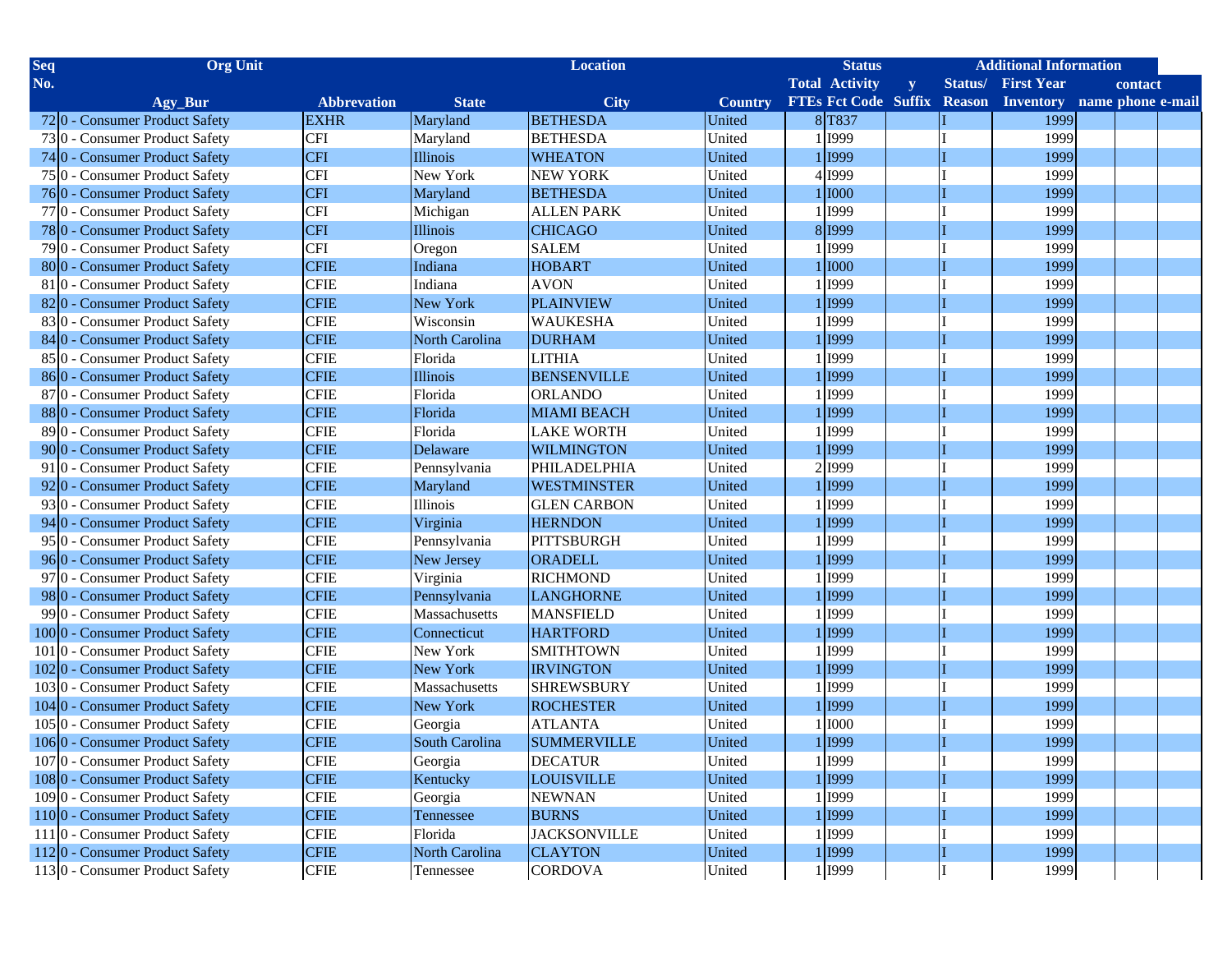| <b>Org Unit</b><br><b>Seq</b>                |                    |                      | <b>Location</b>          |                | <b>Status</b>                                           |              |         | <b>Additional Information</b> |         |  |
|----------------------------------------------|--------------------|----------------------|--------------------------|----------------|---------------------------------------------------------|--------------|---------|-------------------------------|---------|--|
| No.                                          |                    |                      |                          |                | <b>Total Activity</b>                                   | $\mathbf{y}$ | Status/ | <b>First Year</b>             | contact |  |
| Agy_Bur                                      | <b>Abbrevation</b> | <b>State</b>         | <b>City</b>              | <b>Country</b> | FTEs Fct Code Suffix Reason Inventory name phone e-mail |              |         |                               |         |  |
| 1140 - Consumer Product Safety               | <b>CFIE</b>        | New Hampshire        | <b>SALEM</b>             | United         | 1 1999                                                  |              |         | 1999                          |         |  |
| 1150 - Consumer Product Safety               | <b>CFIE</b>        | Connecticut          | <b>NEW MILFORD</b>       | United         | 1 1999                                                  |              |         | 1999                          |         |  |
| 1160 - Consumer Product Safety               | <b>CFIE</b>        | North Carolina       | <b>STATESVILLE</b>       | United         | 1 I999                                                  |              |         | 1999                          |         |  |
| 1170 - Consumer Product Safety               | <b>CFIE</b>        | Pennsylvania         | <b>ELLWOOD CITY</b>      | United         | 1999                                                    |              |         | 1999                          |         |  |
| 1180 - Consumer Product Safety               | <b>CFIE</b>        | <b>West Virginia</b> | <b>WHEELING</b>          | United         | 1 I 1999                                                |              |         | 1999                          |         |  |
| 1190 - Consumer Product Safety               | <b>CFIE</b>        | Ohio                 | <b>CLEVELAND HEIGHTS</b> | United         | l 1999                                                  |              |         | 1999                          |         |  |
| 1200 - Consumer Product Safety               | <b>CFIE</b>        | Indiana              | <b>INDIANAPOLIS</b>      | United         | 1 1999                                                  |              |         | 1999                          |         |  |
| 1210 - Consumer Product Safety               | <b>CFIE</b>        | Michigan             | <b>LIVONIA</b>           | United         | <b>I999</b>                                             |              |         | 1999                          |         |  |
| 1220 - Consumer Product Safety               | <b>CFIE</b>        | Michigan             | <b>CLARKSTON</b>         | United         | 1 I999                                                  |              |         | 1999                          |         |  |
| 1230 - Consumer Product Safety               | <b>CFIE</b>        | Michigan             | <b>CANTON</b>            | United         | 1999                                                    |              |         | 1999                          |         |  |
| 124 <sup>0</sup> - Consumer Product Safety   | <b>CFIE</b>        | Alabama              | <b>SOUTHSIDE</b>         | United         | l 1999                                                  |              |         | 1999                          |         |  |
| 1250 - Consumer Product Safety               | <b>CFIE</b>        | Ohio                 | <b>REYNOLDSBURG</b>      | United         | <b>I</b> 999                                            |              |         | 1999                          |         |  |
| 1260 - Consumer Product Safety               | <b>CFIE</b>        | Ohio                 | <b>WARREN</b>            | United         | l 1999                                                  |              |         | 1999                          |         |  |
| 1270 - Consumer Product Safety               | <b>CFIE</b>        | Indiana              | <b>PATRIOT</b>           | United         | <b>I999</b>                                             |              |         | 1999                          |         |  |
| 1280 - Consumer Product Safety               | <b>CFIW</b>        | Illinois             | <b>WAUKEGAN</b>          | United         | <b>I</b> 999                                            |              |         | 1999                          |         |  |
| 1290 - Consumer Product Safety               | <b>CFIW</b>        | California           | <b>SACRAMENTO</b>        | United         | <b>I999</b>                                             |              |         | 1999                          |         |  |
| 1300 - Consumer Product Safety               | <b>CFIW</b>        | California           | <b>OAKLAND</b>           | United         | 2 1000                                                  |              |         | 1999                          |         |  |
| 1310 - Consumer Product Safety               | <b>CFIW</b>        | Louisiana            | <b>METAIRIE</b>          | United         | <b>I999</b>                                             |              |         | 1999                          |         |  |
| 1320 - Consumer Product Safety               | <b>CFIW</b>        | Louisiana            | <b>HAMMOND</b>           | United         | <b>I</b> 999                                            |              |         | 1999                          |         |  |
| 1330 - Consumer Product Safety               | <b>CFIW</b>        | Texas                | <b>BEDFORD</b>           | United         | <b>I999</b>                                             |              |         | 1999                          |         |  |
| 1340 - Consumer Product Safety               | <b>CFIW</b>        | Mississippi          | <b>JACKSON</b>           | United         | [1999]                                                  |              |         | 1999                          |         |  |
| 1350 - Consumer Product Safety               | <b>CFIW</b>        | Texas                | <b>SAN ANTONIO</b>       | United         | <b>I999</b>                                             |              |         | 1999                          |         |  |
| 1360 - Consumer Product Safety               | <b>CFIW</b>        | Arizona              | <b>PHOENIX</b>           | United         | [1999]                                                  |              |         | 1999                          |         |  |
| 1370 - Consumer Product Safety               | <b>CFIW</b>        | <b>Arkansas</b>      | <b>LITTLE ROCK</b>       | United         | 1999                                                    |              |         | 1999                          |         |  |
| 1380 - Consumer Product Safety               | <b>CFIW</b>        | <b>New Mexico</b>    | <b>ALBUQUERQUE</b>       | United         | 1 I999                                                  |              |         | 1999                          |         |  |
| 1390 - Consumer Product Safety               | <b>CFIW</b>        | Texas                | <b>KATY</b>              | United         | 11999                                                   |              |         | 1999                          |         |  |
| 10 - Consumer Product Safety                 | <b>COMM</b>        | Maryland             | <b>BETHESDA</b>          | United         | 16D100                                                  |              |         | 1999                          |         |  |
| 1510 - Consumer Product Safety               | <b>CFIW</b>        | Colorado             | <b>PARKER</b>            | United         | 1999                                                    |              |         | 1999                          |         |  |
| 1400 - Consumer Product Safety               | <b>CFIW</b>        | <b>Texas</b>         | <b>MCKINNEY</b>          | United         | 1 1999                                                  |              |         | 1999                          |         |  |
| 141 <sup>o</sup> - Consumer Product Safety   | <b>CFIW</b>        | Texas                | <b>RICHMOND</b>          | United         | 1999                                                    |              |         | 1999                          |         |  |
| 1420 - Consumer Product Safety               | <b>CFIW</b>        | Wisconsin            | <b>WATERFORD</b>         | United         | l 1999                                                  |              |         | 1999                          |         |  |
| 1430 - Consumer Product Safety               | <b>CFIW</b>        | Minnesota            | <b>LITTLE CANADA</b>     | United         | 1999                                                    |              |         | 1999                          |         |  |
| 144 <sup> </sup> 0 - Consumer Product Safety | <b>CFIW</b>        | Minnesota            | <b>BUFFALO</b>           | United         | $\frac{1}{1999}$                                        |              |         | 1999                          |         |  |
| 1450 - Consumer Product Safety               | <b>CFIW</b>        | Wisconsin            | <b>MILWAUKEE</b>         | United         | <b>I999</b>                                             |              |         | 1999                          |         |  |
| 1460 - Consumer Product Safety               | <b>CFIW</b>        | Colorado             | <b>DENVER</b>            | United         | 11999                                                   |              |         | 1999                          |         |  |
| 147 0 - Consumer Product Safety              | <b>CFIW</b>        | Missouri             | <b>FENTON</b>            | United         | 1 1999                                                  |              |         | 1999                          |         |  |
| 1480 - Consumer Product Safety               | <b>CFIW</b>        | Illinois             | <b>SPRING GROVE</b>      | United         | 1 1999                                                  |              |         | 1999                          |         |  |
| 1490 - Consumer Product Safety               | <b>CFIW</b>        | Illinois             | PORT BYRON               | United         | 1 I999                                                  |              |         | 1999                          |         |  |
| 1500 - Consumer Product Safety               | <b>CFIW</b>        | Missouri             | <b>SMITHVILLE</b>        | United         | 1 1999                                                  |              |         | 1999                          |         |  |
| 1520 - Consumer Product Safety               | <b>CFIW</b>        | Oklahoma             | <b>CHOUTEAU</b>          | United         | 1 I999                                                  |              |         | 1999                          |         |  |
| 1530 - Consumer Product Safety               | <b>CFIW</b>        | California           | <b>ROLLING HILLS</b>     | United         | 1 1999                                                  |              |         | 1999                          |         |  |
| 1540 - Consumer Product Safety               | <b>CFIW</b>        | California           | <b>FULLERTON</b>         | United         | 2 1999                                                  |              |         | 1999                          |         |  |